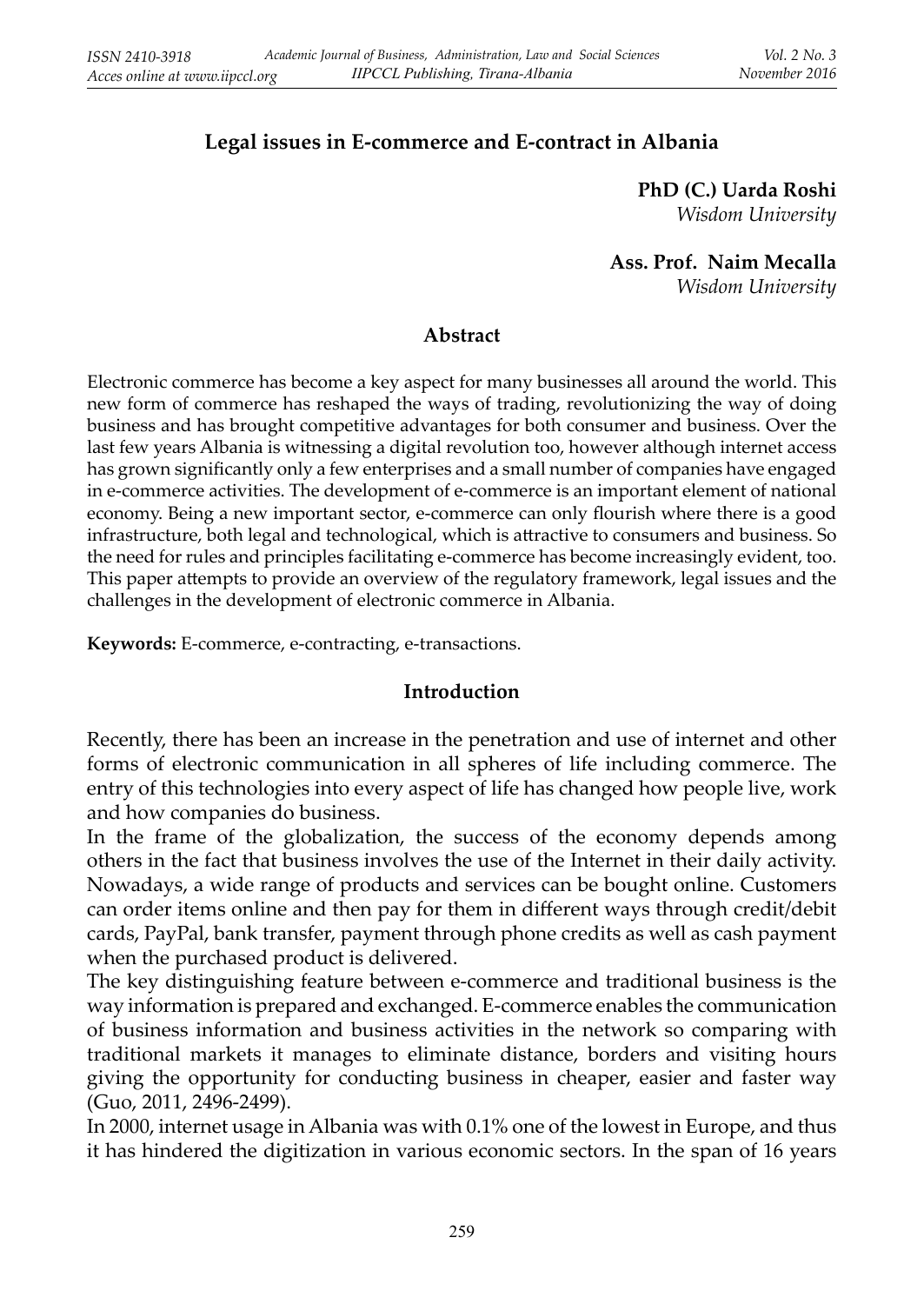this penetration increased to  $62.8\%$ .<sup>1</sup> Although the internet penetration has grown significantly in the last years, e-commerce is still in its early stages with only a few companies operating in this field. Besides the lack of technological infrastructure and economic factors, legislative intervention for the regulation of electronic commerce did not come up to 2008-2013, time in which a number of laws aimed at regulating this field have been approved. The approval of such legal framework had a special importance as it regulated a new important sector that aims to build a digital society in which e-commerce flourishes.

While Albanian consumers have shown interest in purchasing online they are still worried and skeptic about privacy and security issues.

 Main concern of this study is to examine the Albanian legal environment in which electronic commerce is developing in order to evaluate if the current legal framework is adequate to deal with this new reality.

### E-commerce: definition, classification and main regulatory framework

 In a loose sense engaging in e-commerce means doing business over the electronic network, as the buying and selling of goods and services, which can be delivered offline as well as products which can be digitized and delivered online such as electronic materials (text, sound and visual image).

-Indirect e-commerce - which involves the buying and selling of online material goods and their delivery to the purchasers in the traditional way by post or courier.

-Direct e-commerce - which involves the sale of intangible assets namely "digital" (such as software, pictures, music, text, film) that can be obtained, by buyers directly electronically. In other words, products are advertised, sold, paid for and delivered via the internet.

Parties in an e-transaction may be private enterprises, consumers, or public authorities. Depending on the participating parties there are different business models under e-commerce transaction, among the most important one can be mentioned:

a) Business to Business (B2B): is a type of commerce transaction that exists between businesses, such as those involving manufacturers selling to distributors or a wholesaler selling to a retailer. It is usually characterized by large volumes of products and a small price margin.

b) Business to Consumer (B2C): is the type of commerce transaction in which businesses sell products or services to consumers. It is usually characterized by small volumes of products and a large price margin. In Albania, this form of electronic commerce can be illustrated with web pages that offer pharmaceutical products (farmaciaime.com), household products (www.melvinflex.com), books shtepiaelibrit. com/, etc.

c) Consumers to Consumers (C2C), it refers to websites or forums where individuals can buy or sell from each-other. These exchanges can involve a third-party mediator which can facilitate and provide the infrastructure for the transaction like eBay.com. d) Business to Administration (B2A), it refers to commercial relations between companies and public bodies (for examples when following a government procurement agreement). However many other models of e-commercial transaction

<sup>1</sup> www.InternetLiveStats.com.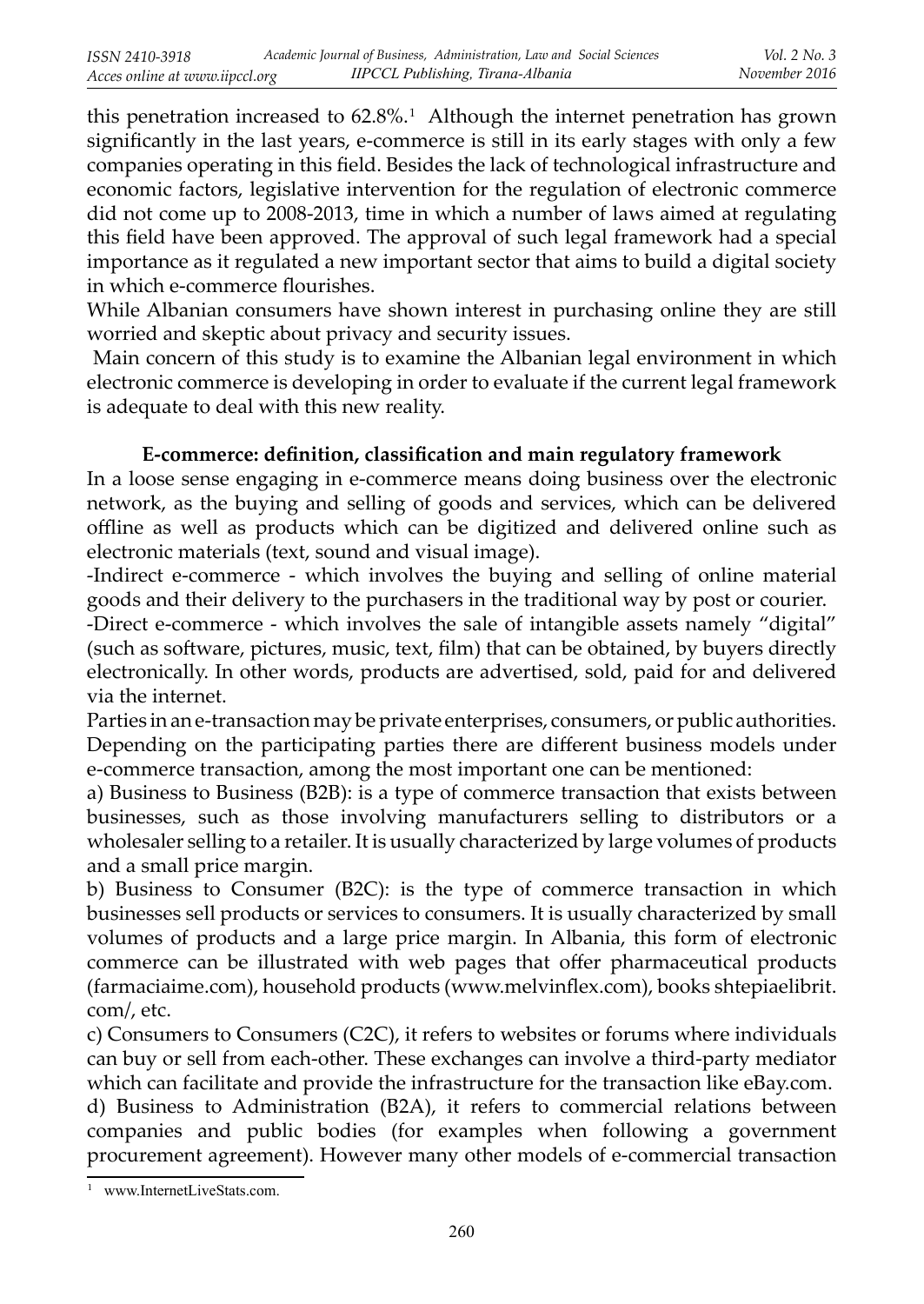are developing as business, government and consumers participate in an increasingly virtual market place seeking to attend its benefits.

There are many differing definitions of e-commerce found in the literature. According to the World Trade Organization (WTO) E-commerce has been defined as: "The *production, distribution, marketing, sale or delivery of goods and services by electronic means".*

The OECD provides the following definition: *Electronic Commerce refers generally to all forms of commercial transactions involving both organizations and individuals, which are based upon the electronic processing and transmission of data, including text, sound and visual images.* 

A definition more or less in the same line, is given by the Albanian law "On electronic commerce", according to which e-commerce includes the trade of goods and services through the exchange of electronic documents. With "Electronic document" shall be understood any information created with "documentary quality". However the Albanian law on electronic commerce has a limited scope of action because it excludes the application on several issues. The following documents are excluded:

- Notary acts or other similar actions directly related to the exercise of public authority;

- The representation of persons and protection of their interests before the courts, and in any institution, where the person's appearance can be done by third parties, through acts of representation;

- Activities with payment for the participation of players in betting, lotteries, gambling, electronic games, racetrack and casinos.

The law also does not extend to the legal relationships created in the field of taxation; for the protection of personal data; for issues related to practice and agreement regulated by competition law, and issues related to intellectual and industrial property rights.

The reasons of exclusions are different, referring to the fact that are areas that are regulated by special laws, or areas that due to their peculiar nature and complexity are very problematic and hasn't been subject of legislative unification between states. Main purpose of this law is to establish the rules of doing business electronically in order to create a legal framework in the internal market that will guarantee legal certainty for business and consumers, defining in the meantime the responsibilities of providers of information society services. It applies to all services offered by Information societies. The parties involved in an electronic transaction could be legal or natural, private or public without restriction. Albanian electronic commerce law does not require prior authorization or any other requirement for the parties that provide services of the information society. So state authorities cannot restrict the exercise of this activity by setting such restriction.

### **Electronic contracts: legal aspects**

The wave of internet and the signing of Stabilization and Association Agreement have increased the usage of electronic contracts. In the digital environment, the importance of the contract is indisputable, since it lays the basis for the relations arising from electronic commerce either between two merchants or between a trader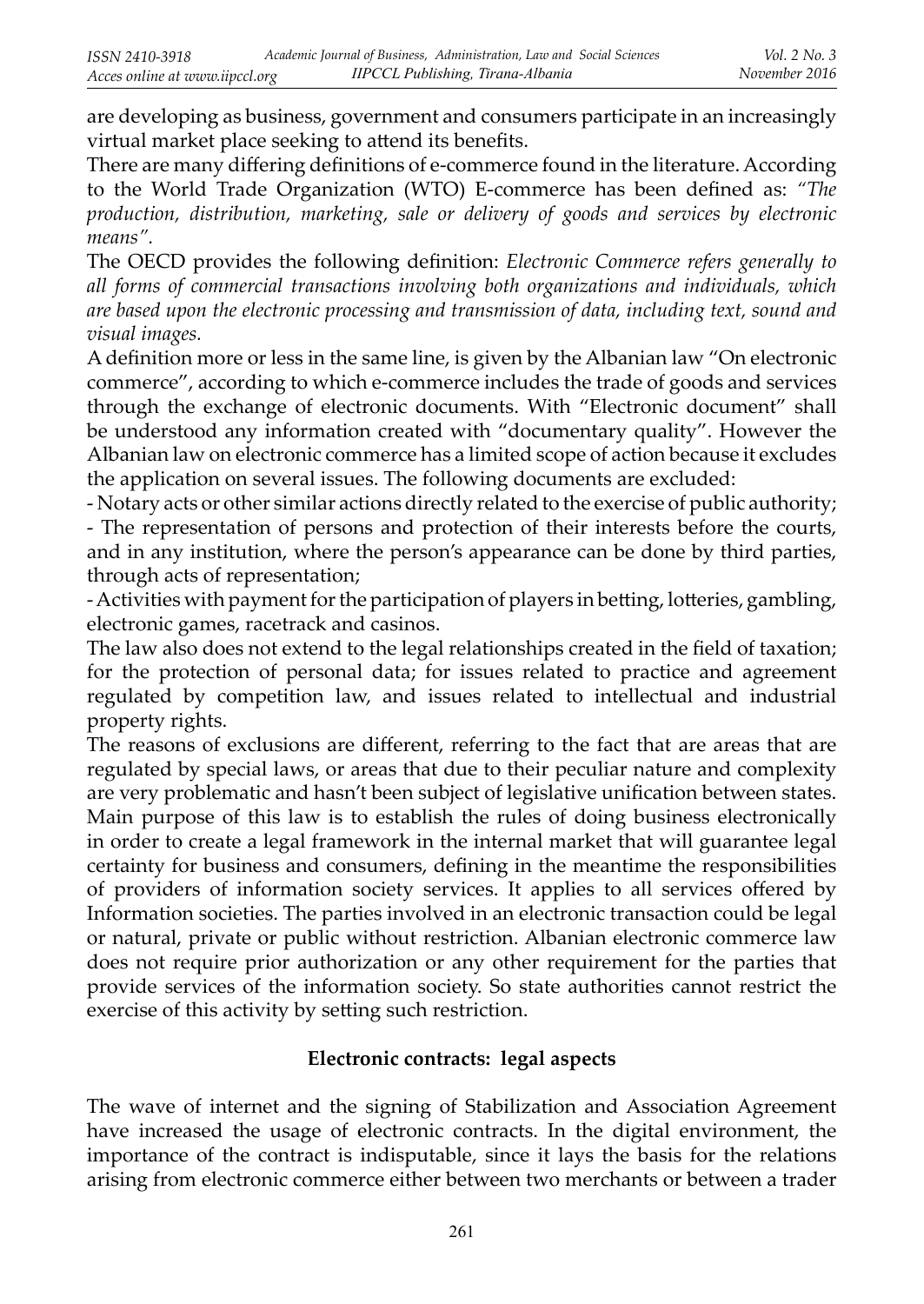and a consumer. Thus the ability to form enforceable contracts online is a fundamental requirement to the growth of electronic commerce on the Internet. Therefore it is important to give explanation of some basic questions relating to how e-contracts can be formed, performed, and enforced as parties replace paper documents with electronic equivalents.

#### **Formation of contract on the internet**

E-contracts are subject to electronic commerce law, the law on Consumer Protection, and the Civil Code. According to Article 659 of the Albanian Civil Code "*A contract*  is a legal action through which one or more parties' aim to create change or extinguish a legal *relationship".*

The same definition applies also to electronic contracts with the sole exception that such contracts are drafted and concluded by electronic means. One of the essential differences with traditional (face to face) contracts is the moment of contract signing. Generally a contract is legally in force when the proposal is duly accepted providing evidence for accepted liabilities. However, in an e-transaction the proposal and acceptance should be treated bearing in mind that the exchange is done remotely or that the parties may not always engage in real-time conversations. Therefore in the case of e-contract, before they are considered effective, the proposal and the acceptance must be communicated and in the same time parties have to prove to each other they are able to receive them electronically. Only after the communication of the acceptance is received by the proposer an electronic contract is concluded and can produce juridical effects for the parties.

In principle, general rules of contracts are also applicable to electronic contracts, since internet does not change the character of the contract but simply its manner of conclusion (Malltezi, Rustemaj, Pelinku, 2013, 495-502).

It's important to be aware, that just because a transaction has been performed online, still does not change the fact that all of the required elements of contract law are still applicable:

- Like in traditional contracts parties entering the transaction must have the legal capacity as well as the legal intention to be bound by the contract.

- The object of the contract needs to be lawful. Thus a contract for selling narcotic online is void. Objects of electronic transaction can be tangible or intangible items as well as services.

In our country marketing of online services is rapidly developing, and can be illustrated with pages like duapune.com which provides for registered individuals free benefit services in relation to employment and information about vacancy positions.

- There must be conviction and possibility of performance. A contract, to be enforceable, must not be ambiguous or unclear and there must be possibility of performance. A contract, which is impossible to perform, cannot be enforced.

- The contract must have the specific legal form. Electronic contracts as one of the types of electronic document in order to have legal value must meet all assessment criteria for the form and the structure of the electronic document provided on the electronic document law and at the same time it has to contain the electronic signature in order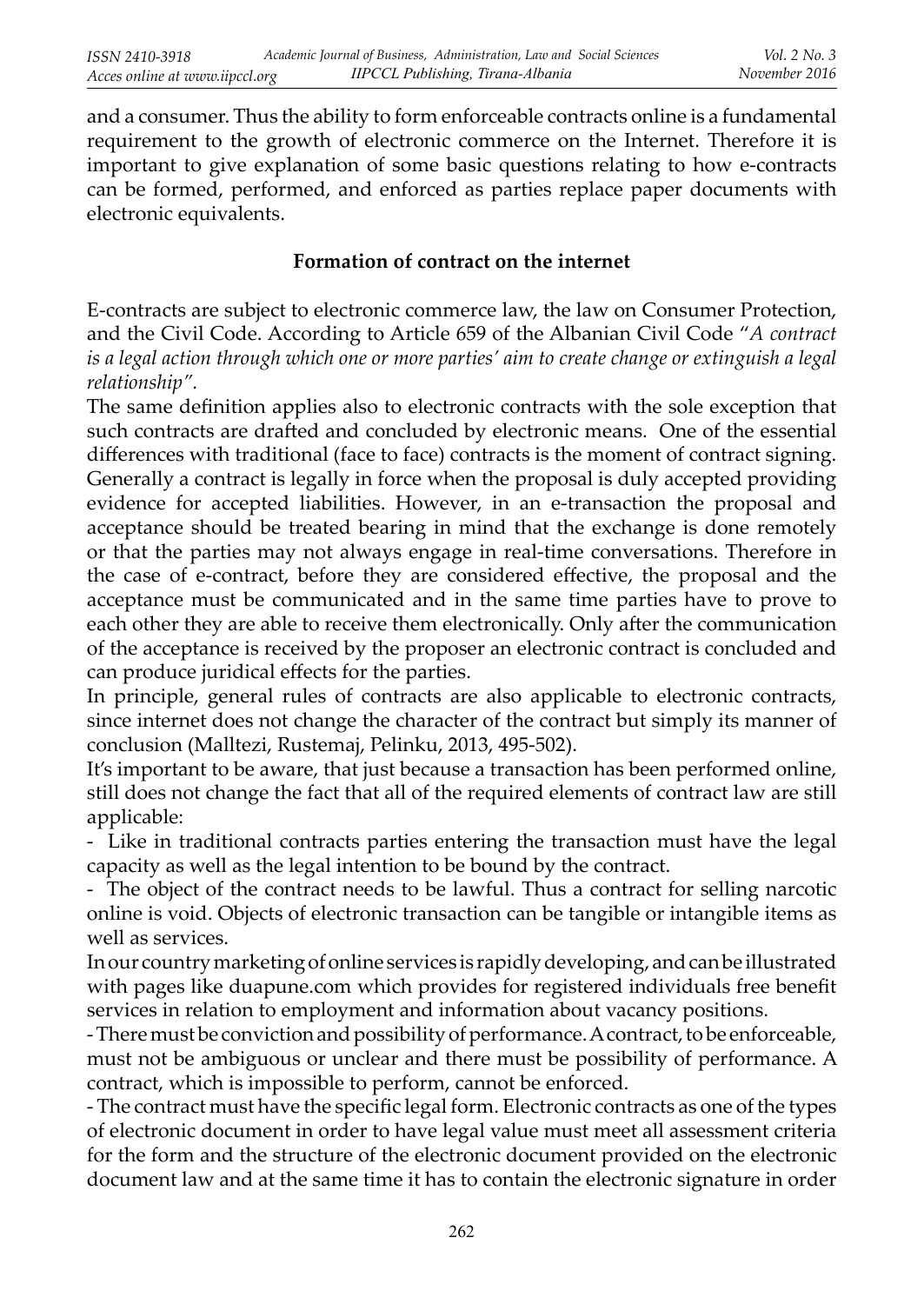to certify the identity of signatories. However in every country of the world there is a group of contracts that due to their importance cannot be concluded electronically.

## **The exclusions from the application scope**

Under Albanian law, not all contracts can be concluded online. The legislator has clearly listed in article 12 of the E-commerce law all the contracts that do not fall under the scope of Albanian E- commerce law.

The first exclusion under article 12 is the formal contract related to the alienation of immovable property or immovable properties rights. These contracts according to article 83 and 750 of the Albanian civil code, must be notarized and registered, otherwise are not valid, and therefore cannot be concluded in an electronic form. Another argument is that contracts related to immovable properties are very sensitive and parties, seller and buyer should be very careful.

The second exclusion includes the contracts requiring by law the involvement of courts, public authorities, and professions who perform or provide a public service. This exclusion is logical because it respects the formality required by the law for certain documents. Also this field is very problematic and hasn't been subject of legislative unification.

The third exclusion includes guarantee contracts and collateral securities given by persons acting for purposes other than business, trade or their profession, as well as contracts for financial services or insurance services, for which marketing is applied in the distance. In this case reasons of exclusions are different referring to the fact that such contracts are regulated by other laws, or because of their specific nature cannot be carried out electronically.

And the last exclusion involves contracts provided by the Family Code, and legal actions, provided by Civil Code Section III title III "Inheritance Testament". Given the importance of such matters as well as their personal nature it's logical that they cannot be subject to the E-Commerce Law.

# **The obligation for information**

In most cases we buy using senses, which means that we want to see, smell, or touch the product, creating a direct relationship with it. In E-commerce, such a thing is not possible. Consumers are in a particularly vulnerable position either because they do not previously know the supplier, or because they do not have direct contact with the product/service. They are also faced with a number of risks arising from the general lack of understanding of the operations in the internet.

In this regard the legislator has interfered through the law obliging the provider of goods or services to give adequate information, in the pre-contractual and contractual phase, particularly substantive and significant on the supplier and the product or service that is intended to buy.

So according to Article 7 of the law on E-commerce the contract should provide general information in relation to: the identity namely the trading name, the geographical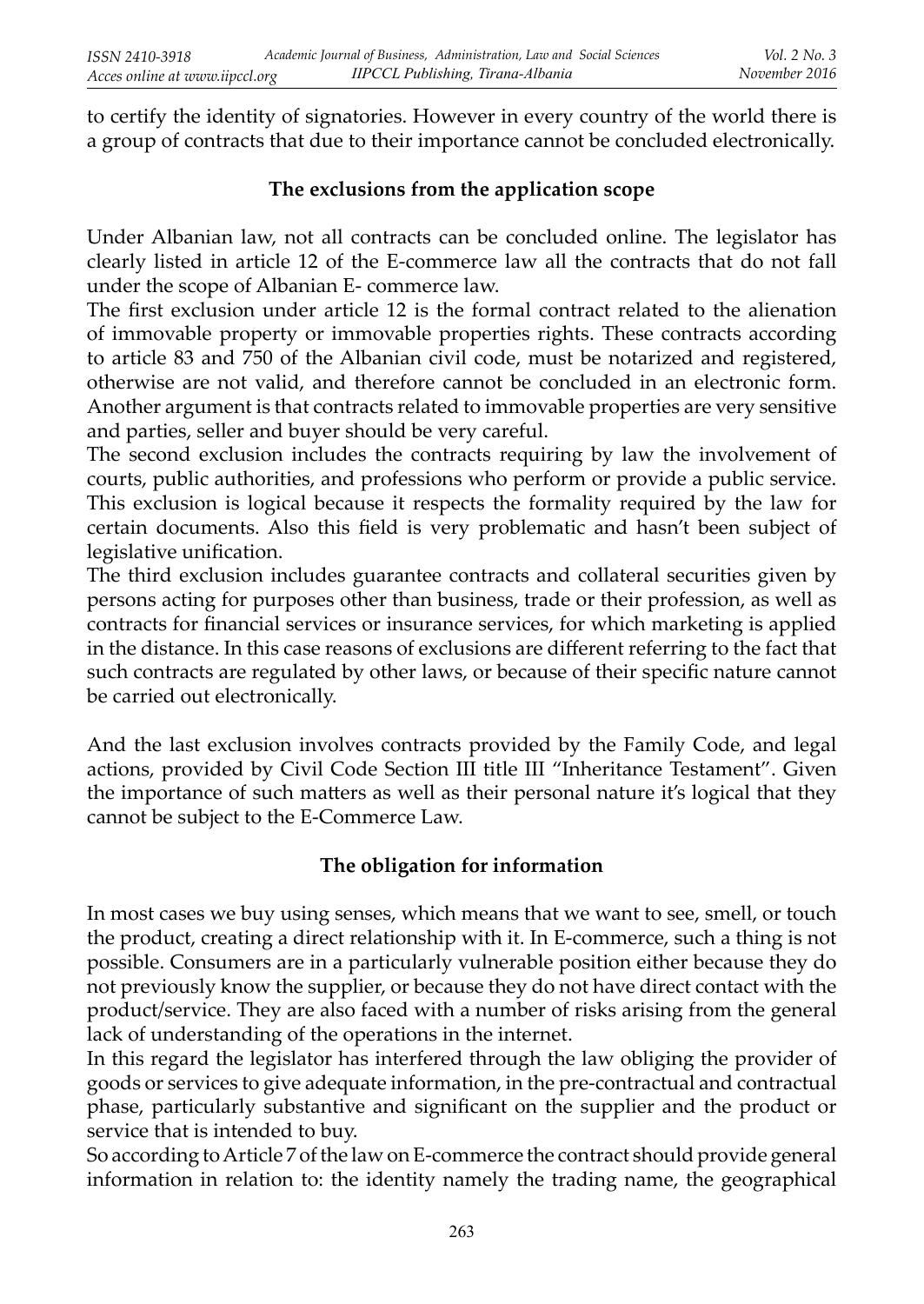address at which is established, e-mail address, unique identification number. This information is important in order to enable the Consumer to contact him quickly and efficiently, or address any complaints.

## **Applicable law and jurisdiction**

One of the main consequences of E-commerce has been the continuous internationalization of E- contracts. Since different countries have different laws, it is therefore important to clarify two essential issues: applicable law and jurisdiction in the event of dispute.

In Albania, in case of dispute in a situation where the parties are from different countries law no. 10428 date 02.06.2011 "On private international law" is applicable. This law has been approved in accordance with Regulation (EC) nr.593/2008 of the European Parliament and the Council "On the law applicable to contractual obligations" and Regulation (EC) nr.864/2007 of the European Parliament and Council "On the law applicable to Extra-contractual obligations applicable ".

According to article 45 of this law, the contract is governed, in the first place, by the autonomy of the parties (lex voluntatis) ,which may freely choose the law they wish to govern all or a part of contract. As long that such choice of law may be expressed, or clearly derived from the terms of the agreement or the circumstances of the case.

Despite the convenience of choice, which avoids wasteful preliminary battle about which set of laws should be used to interpret the parties' obligations, the parties do not always determine the law applicable to the contract.

In the absence of any choice of law, specific additional rules for different kind of contract are used to determine the applicable law. It is clear that this article is not exhaustive and is not intended to cover all types of contracts that can be concluded between the parties, therefore for the other types of contracts that are not mentioned by the law is foreseen that as applicable law is the law of the country in which the party that must complete the service which characterizes the contract has its usual residence at the moment where is stipulated the contract or when the contract is significantly associated with another country is applicable the law of this country.

### **Conclusions**

The present work was an attempt to summarize the legal framework that governs E-commerce in Albania. The use of Information and Communication Technologies is now an integral part of modern everyday life in many countries all over the world including Albania. This automatically led to the need for legislative regulation regarding the technology issues and especially E-commerce. Albanian legislator responding to this need has adopted a legislative package in order not only to establish the rules of doing business electronically, but also to protect the consumers and sellers. Main purpose of this legal instruments is to guarantee legal certainty for business and consumers, defining in the meantime the responsibilities of providers of information society services. In this respect there have been progresses in the approximation of legislation and politics with acquis communautaire and with the Directives of the EU.